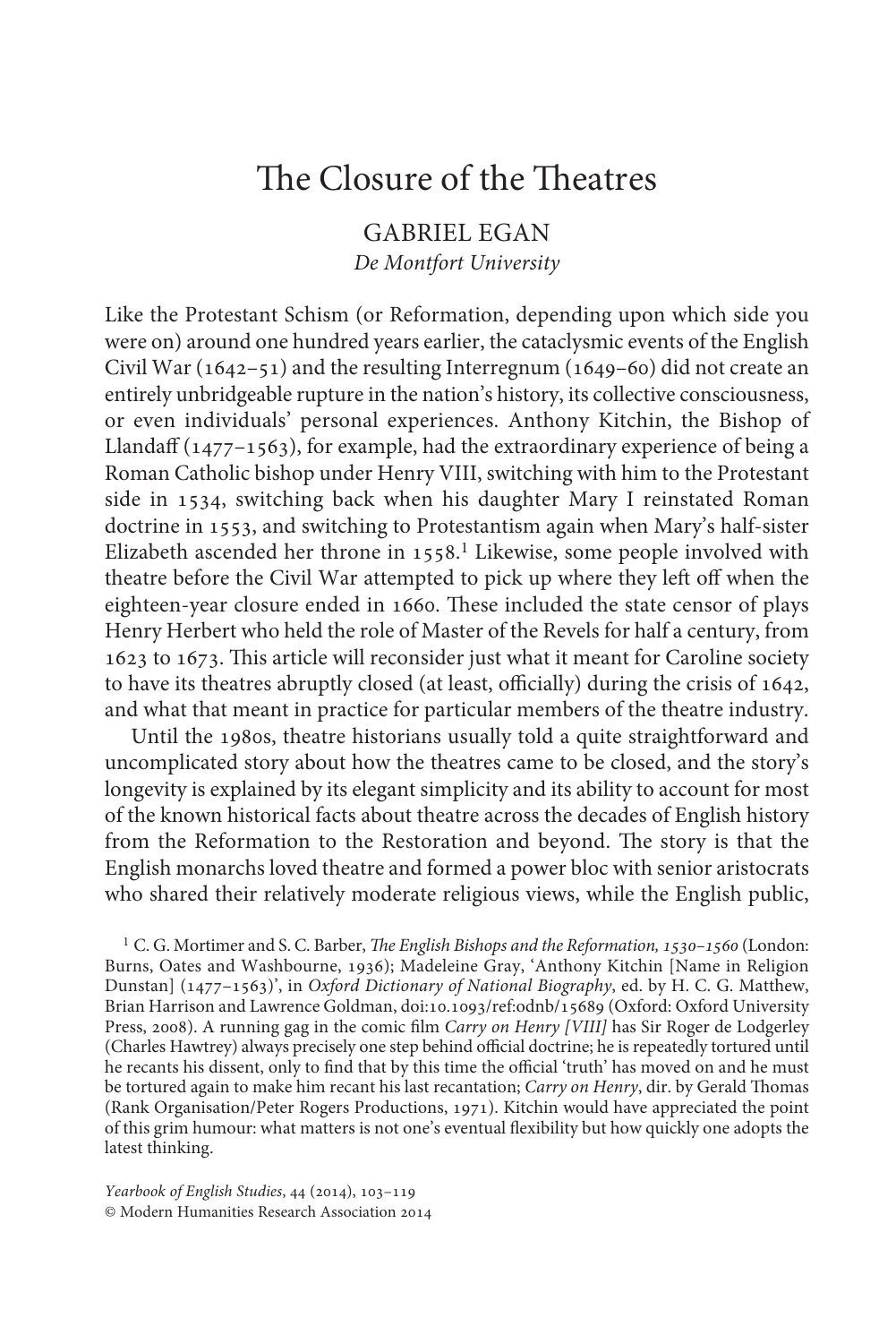many of whom also enjoyed theatre, were riven by religious factionalism between secret Catholics who still cherished the old ways and rabid Puritans who hated theatre and thought the Roman religious ceremonies little better than public spectacles (and vice versa). With little variation, this story can largely account for the rise of professional theatre in the 1570s–80s (good queen Bess loved to see a show), its vicissitudes through the flourishing decades of the 1590s–1630s — and especially the trouble between a theatre-loving Court and a theatre-hating London Corporation — and its demise in the 1640s when the Puritan antitheatricalists finally won and the Court lost.

Fifteen years ago, Scott McMillin and Sally-Beth MacLean exploded the first part of this narrative.<sup>2</sup> A major turning point in the development of professional theatre was the formation of the Queen's Men's company in 1583, when privy councillor Sir Francis Walsingham foresaw what could be achieved by taking the best actors from the leading playing companies (all patronized by barons) and putting them together as an all-star royal troupe to present royal propaganda. The official explanation for doing this was that the queen loved drama and that the privy council wanted to make sure that it was always available for her. This official line McMillin and MacLean called the 'queen's-solace argument' and they thought that theatre historians should never have been taken in by it.<sup>3</sup> Rather, as their book showed, the situation was rather more subtly political than that. Walsingham was not a lover of drama but he saw opportunities in it, especially in strengthening moderate Puritanism against the anti-theatrical extremists. The first wave of the Reformation used art, drama and music as propaganda, but the second radical wave in the late-sixteenth century rejected these media. This must have looked threatening to the Puritans on the Privy Council (Walsingham, the Earl of Leicester, Sir Francis Knollys) who could see this 'iconophobia' as threatening to 'drive the reform movement apart from a developing English culture'.4 Ultra-Puritanism has no place for a monarch-primate, so for men like Walsingham the challenge was to reconcile religion and royalism. The Queen's Men's plays, and especially their history plays (a genre this troupe more or less invented), showed extreme Protestantism as unpatriotic. The old historical narrative was that humanism set drama free from the religious ideology of the Catholic miracle cycles, but McMillin and MacLean argued that Protestant religious ideology replaced Catholic religious ideology in the drama. The old idea that drama blossomed when it became secularized is, they showed, much too simplistic.

<sup>&</sup>lt;sup>2</sup> Scott McMillin and Sally-Beth MacLean, *The Queen's Men and Their Plays* (Cambridge: Cambridge University Press, 1998), pp. 18–36.

<sup>&</sup>lt;sup>3</sup> Ibid. p. 9.

<sup>&</sup>lt;sup>4</sup> Ibid. p. 31.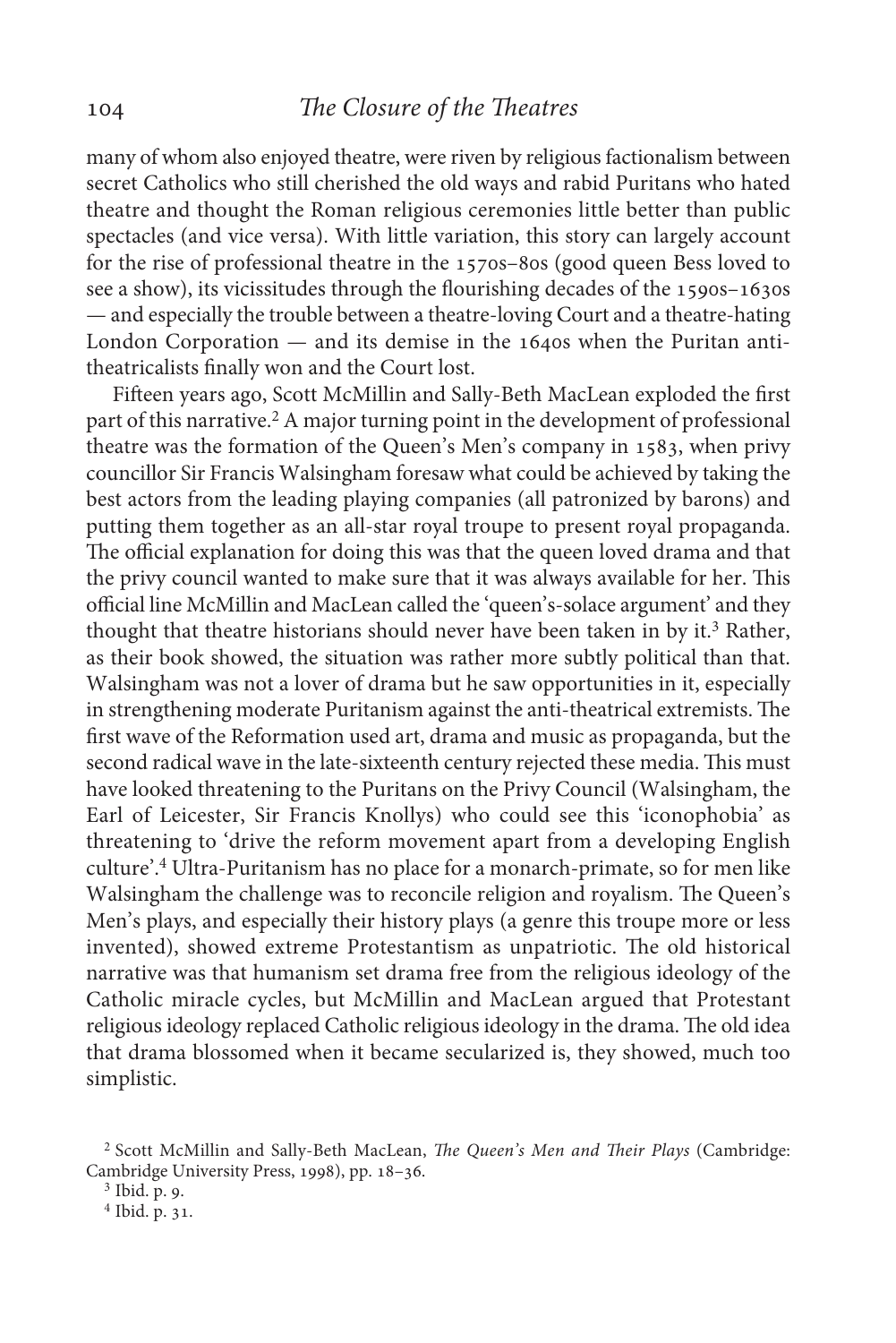The following year, David Scott Kastan chipped away at the other end of the old story, by showing that it really is too simplistic to say that the Puritans closed the theatres in 1642.5 Kastan built upon Margot Heinemann's ground-breaking book *Puritanism and Theatre*, which pointed out that although the categories of 'Puritan' and 'antitheatricalist' overlapped somewhat there were plenty of Puritans who liked theatre and non-Puritans who hated it.6 As Kastan observed, the third Earl of Pembroke, Sir William Herbert, was known as a senior Puritan yet he patronized Ben Jonson and was a dedicatee of the 1623 Folio edition of Shakespeare's plays, while the fifth Earl of Huntingdon, Henry Hastings, was likewise radically Puritan yet he patronized Shakespeare's successor as house dramatist to the King's Men, John Fletcher.7 We can also add that the Puritan poet John Milton certainly liked drama: he contributed a commendatory poem to the Shakespeare Second Folio of 1632,<sup>8</sup> his father having been a trustee of the King's Men's Blackfriars playhouse from 1620.<sup>9</sup> Heinemann argued that Middleton himself was a Puritan, although as N. W. Bawcutt points out it is hard to reconcile this claim with the satires on Puritanism throughout his plays.10

To understand why the theatres closed we have to understand the Civil War, but unfortunately there is no clear consensus amongst historians on just what caused this upheaval or even just what the participants thought they were fighting for. Marxists pay attention to large epochal changes happening over many decades and centuries that generate stresses within social structures in ways analogous to how pressure builds up in the tectonic plates of the Earth's crust as they slowly shift. In politics, as in geology, such pressure may suddenly be relieved by a vast upheaval, and Marxists are not so much interested in the local event that triggers the upheaval as in the long-term shifts that created the pressure in the first place. For Marxists the key change is always economic the dominant mode of production alters — and in the case of the Civil War they see a new and rising bourgeois class, practising capitalist wealth creation, wanting to thrust aside the old aristocratic class that arose from the previous mode of production, feudalism. Other historians, however, stress the particular arrangements of the English political system in which parliament was officially

<sup>&</sup>lt;sup>5</sup> David Scott Kastan, Shakespeare after Theory (New York: Routledge, 1999), pp. 201-20.

Margot Heinemann, *Puritanism and Theatre: Thomas Middleton and Opposition Drama under* <sup>6</sup> *the Early Stuarts*, Past and Present Publications (Cambridge: Cambridge University Press, 1980).

Kastan, *Shakespeare after Theory*, p. 203. <sup>7</sup>

William Shakespeare, *Mr. William Shakespeares Comedies, Histories, and Tragedies. Published* <sup>8</sup> *According to the True Originall Copies. The Second Impression*, STC 22274 (F2) (London: Thomas Cotes for Robert Allot, 1632), <sup>π</sup>A5<sup>r</sup>.

<sup>&</sup>lt;sup>9</sup> Herbert Berry, 'The Miltons and the Blackfriars Playhouse', *Modern Philology*, 89 (1992), 510–14.

<sup>&</sup>lt;sup>10</sup> N. W. Bawcutt, 'Was Thomas Middleton a Puritan Dramatist?', Modern Language Review, 94 (1999), 925–39.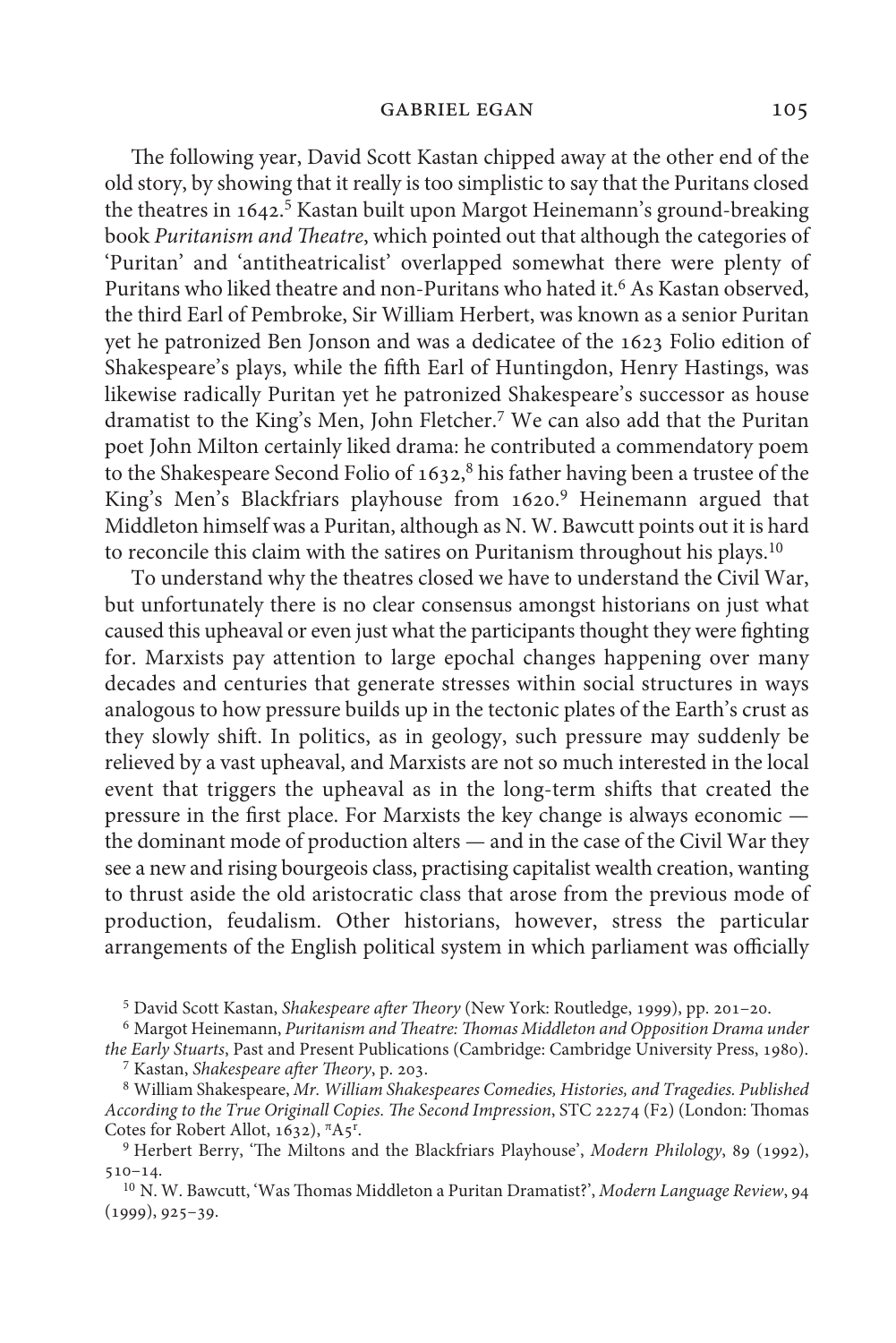only an advisory board to the monarch but had sole power to raise taxes to pay for state spending. Throughout his reign, Charles I could prorogue parliament to avoid dealing with its objections to his policies — in particular those regarding intervention in Europe's Thirty Years' War — but only by foregoing the tax revenues that paid for his policies. After an eleven-year period without parliaments, Charles I finally convened what came to be known as the Long Parliament, on 3 November 1641. However, it declared itself immune to dissolution by the monarch and debated at length its members' grievances against the king, which were largely concerned with domestic religious policies.

So, was the Civil War primarily about class or religion? Even to this simple question there is no agreed answer. We can say, though, that Puritans were on the parliamentary side and that, so far as we can tell, all of the well-known actors except one were on Charles's side. This is not surprising since for nearly a century all actors had been, virtually by definition, on the side of aristocracy, as they were technically the household servants of senior aristocrats or members of the royal family. This had been the case since Elizabeth I's proclamation of 16 May 1559 requiring actors to have an aristocratic patron, which act forced the semiprofessional acting troupes of the mid-century to either formalize their existence (and acquire capital) or disband.11 So, despite the necessary historical qualification about anti-theatricalism and Puritanism not necessarily going together, we can at least locate almost the entire acting profession on one side of the great divide of 1642. But just why were the theatres closed at the start of the Civil War? As Kastan pointed out, it is not only not the case that Puritan antitheatricalism finally triumphed but it is not even the case that anti-theatricalism was on the rise in the years before the Civil War. The hey-day of anti-theatrical publication and preaching had been in the last decades of the sixteenth century and it sounded distinctly old-fashioned in the 1630s.12 William Prynne's famously ill-judged anti-theatrical polemic *Histriomastix* of 1633 was markedly uncharacteristic of prevailing views.<sup>13</sup> Everyone knew that the actors were necessarily on the side of the monarchy so perhaps we could say that once a violent confrontation between parliament and king began to appear inevitable in the early 1640s the act of closing the theatres was a logical, albeit indirect, means of commencing the hostilities.

To take a view on just why the theatres were closed in 1642 requires taking a view on just what social function they had served in the preceding decades. In

<sup>&</sup>lt;sup>11</sup> William Ingram, 'The "Evolution" of the Elizabethan Playing Company', in *The Development of Shakespeare's Theater*, ed. by John H. Astington, AMS Studies in the Renaissance, 24 (New York: AMS, 1992), pp. 13–28.

<sup>&</sup>lt;sup>12</sup> Kastan, *Shakespeare after Theory*, p. 203.

<sup>&</sup>lt;sup>13</sup> William Prynne, *Histriomastix: The Players' Scourge*, STC 20464 (London: E[dward] A[llde, Augustine Mathewes, Thomas Cotes] and W[illiam] J[ones] for Michael Sparke, 1633).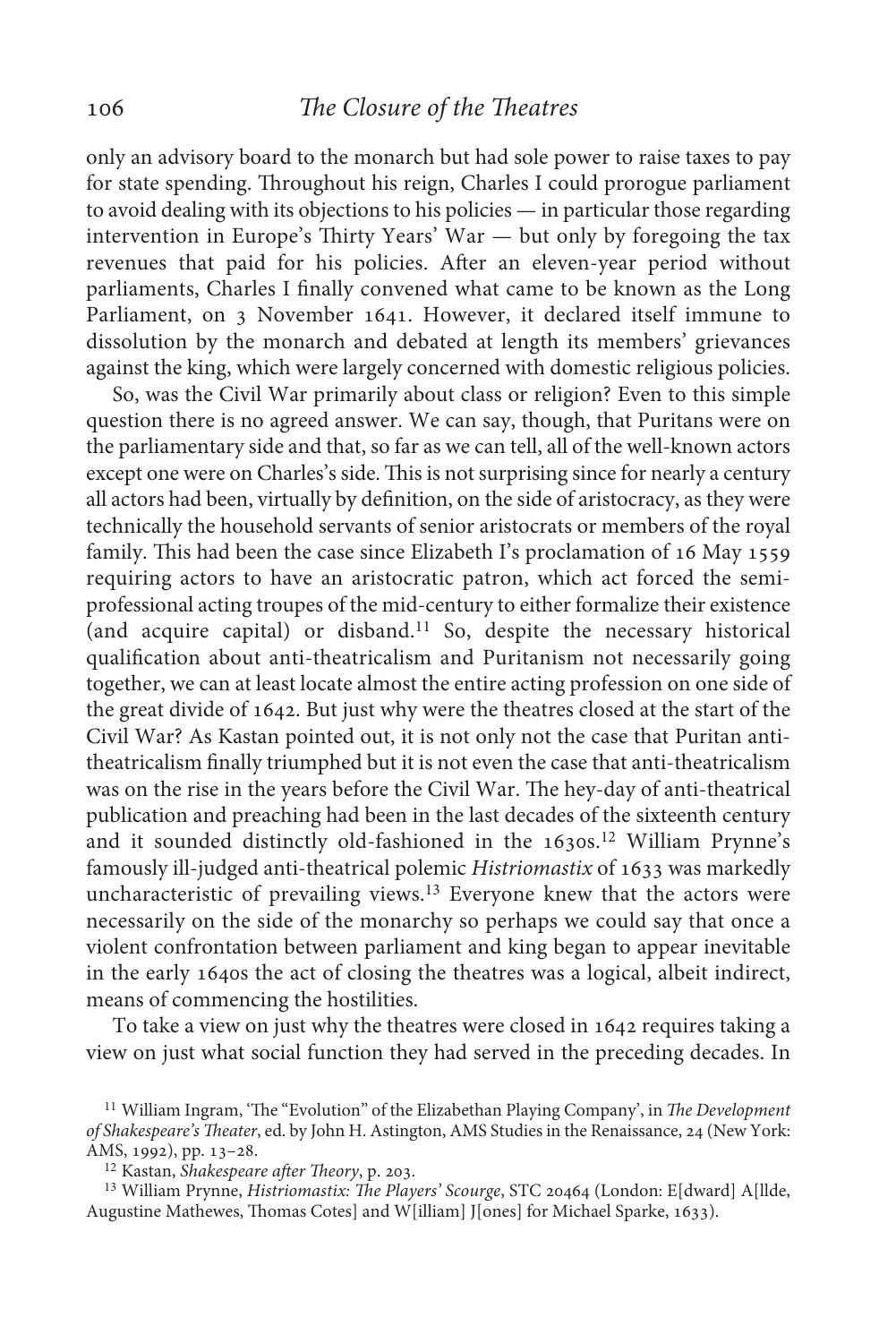essence, was theatre a progressive or conservative social institution? Yet again, there is no clear answer. As McMillin and MacLean showed, the Queen's Men were formed in 1583 by Privy Councillors seeking to promote social cohesion by touring plays that promulgated moderately Protestant, English nationalist propaganda. The history play genre that they invented was not so straightforwardly conservative when taken over by its supreme proponent, William Shakespeare, in the 1590s. But nonetheless a prominent twentiethcentury reading of his two tetralogies was that they unproblematically articulated a providentialist interpretation of English history. That is to say, England fell into collective sin with the murder of Richard II in 1400, suffered nine decades of internecine strife as a consequence of God's displeasure, and was restored to grace again with the accession of Henry VII in  $1485$ <sup>14</sup> Later, however, the very same plays were re-interpreted as illustrations of exactly the opposite model of English history. Instead of showing the hand of providence, Graham Holderness influentially argued that the history plays depict a Machiavellian world of ruthless personal ambition and frenzied bloodlust with no redeeming human or divine aspects.<sup>15</sup>

J. P. Brockbank thought that in fact both the providential and Machiavellian models are present in the plays, and also in the prose chronicles of English history by Raphael Holinshed and Edward Hall from which they draw their historical events. Shakespeare, Brockbank pointed out, has different characters interpreting the events that are happening around them according to either the providential or Machiavellian model, as it suits them.16 Such critical disagreements over how we should read the Shakespearian history plays can be paralleled for virtually all the drama of the period 1576–1642. For any given play, there is no interpretative consensus on whether it is progressive or conservative in its depiction of governance and power, or the relations between the sexes, or religious orthodoxy, or sexual behaviour, or any socio-political topic of intense interest then and now. Heinemann saw in the drama of the two decades before the Civil War a strong strand of oppositional thinking that was critical of how state power was being exercised. Whereas earlier satires had been essentially trivial in their criticism of particular abuses that flourished at court, the plays of 1619–40 were, according to Heinemann, 'much more dangerous' because they 'made a number of attempts

<sup>&</sup>lt;sup>14</sup> E. M. W. Tillyard, *Shakespeare's History Plays* (London: Chatto and Windus, 1944).

<sup>15</sup> Graham Holderness, *Shakespeare's History* (Dublin: Gill and Macmillan, 1985); Graham Holderness, *Shakespeare Recycled: The Making of Historical Drama* (New York: Harvester Wheatsheaf, 1992); Graham Holderness, *Shakespeare: The Histories* (Basingstoke: Macmillan, 2000).

J. P. Brockbank, 'The Frame of Disorder: *Henry VI*', in *Early Shakespeare*, ed. by John Russell <sup>16</sup> Brown and Bernard Harris, Stratford-on-Avon Studies, 3 (London: Edward Arnold, 1961), pp. 73–99.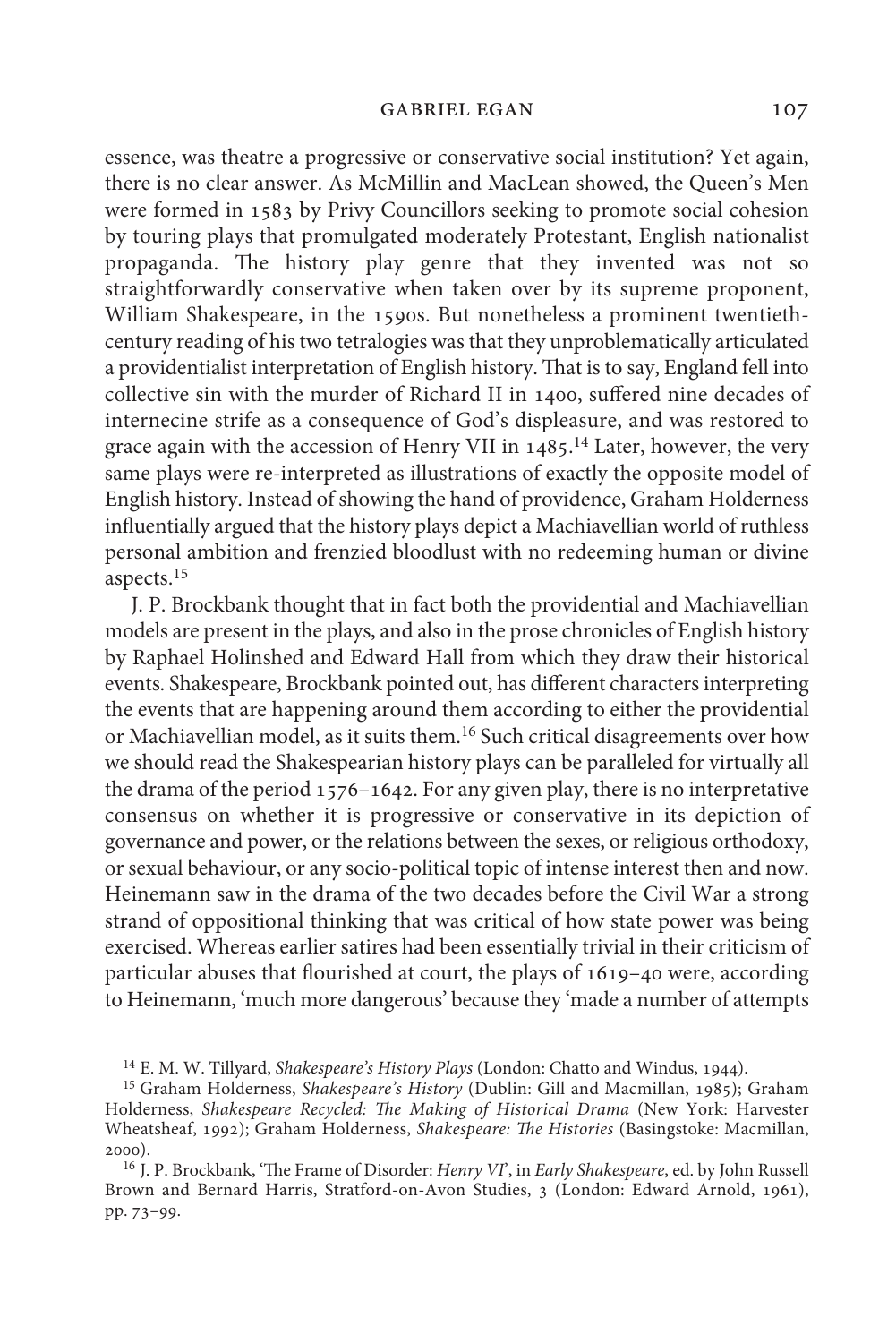to handle central issues of policy and outlook in dispute between Crown and Parliament'.<sup>17</sup> It is one thing to suggest that a particular monarch is not doing his best or is unsuited to the role, but quite another to suggest that the country might be better off without having a monarch at all.

Heinemann's claim that plays with oppositional (or, 'dissentient') content dominated the period before the Civil War was influentially repeated and reinforced by Martin Butler.18 But what if the danger posed by drama was not simply determined by its subject matter? What if drama was inherently dangerous no matter what the dramatists wrote? There is clear evidence that some observers thought that no matter how it was done, the mere fact of representing the aristocracy and monarchy on the stage was apt to demean their role in society. When the Globe theatre burnt down in 1613 during a performance of Shakespeare's *All is True* (later renamed *Henry VIII*), the diplomat Sir Henry Wotton described to a friend how the play was staged, and how the court was 'set forth with many extraordinary circumstances of Pomp and Majesty, even to the matting of the stage; the Knights of the Order, with their Georges and garters, the Guards with their embroidered coats, and the like: sufficient in truth within a while to make greatness very familiar, if not ridiculous'.19 As Gordon McMullan noted, Wotton implies that the 'hubris of the dramatic representation' was the company's collective moral failing for which the fire was just punishment.20 If Wotton's view were common, if the mere representation of monarchy was widely understood as an attack on the institution, then fine distinctions between pro- and anti-monarchical ideology in the drama evaporate and it is all essentially republican in effect, no matter what the characters actually say.

On the other hand, according to Leonard Tennenhouse, we are asking the wrong question in seeking to probe the relationship between early modern theatre and early modern politics, because the distinction between those two domains of action simply did not exist at the time. Under the influence of the French theorist Michel Foucault, Tennenhouse found that in comedies as much as in histories and tragedies the drama displayed just how power works in society. This is a concern not so much with how power is gained and lost as with how it saturates all social relations and how it mediates our interactions. In this kind of thinking about power, the word 'display' carries a substantial interpretative burden because there is no such thing as a neutral act of showing: ostension is always selective, partial, motivated. 'Renaissance drama', wrote Tennenhouse,

<sup>&</sup>lt;sup>17</sup> Heinemann, *Puritanism and Theatre*, p. 200.

<sup>&</sup>lt;sup>18</sup> Martin Butler, *Theatre and Crisis*, 1632-1642 (Cambridge: Cambridge University Press, 1984).

<sup>&</sup>lt;sup>19</sup> William Shakespeare, *King Henry the Eighth*, ed. by Gordon McMullan, The Arden Shakespeare (London: Thomson Learning, 2000), p. 59.

 $^{20}$  Ibid., p. 60.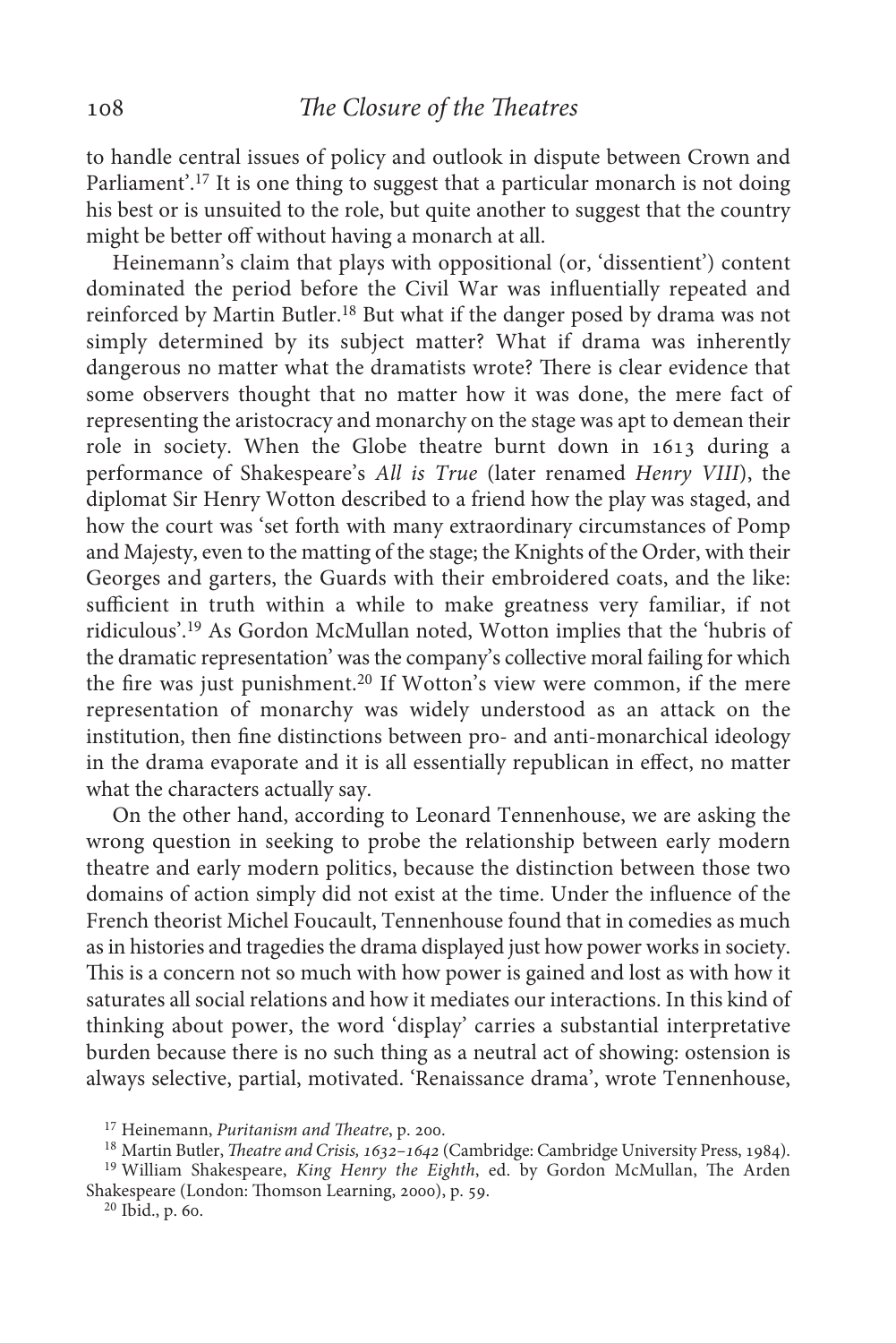'displayed its politics in its manner of idealizing or demystifying specific forms of power' and it was in its performing of this display that the drama became 'aesthetically successful' because in his period 'political imperatives were also aesthetic imperatives'.21

To give a concrete example, we might think that in *A Midsummer Night's Dream* the Athenian law that gives Egeus absolute power over his daughter is merely archaic and that in finally deciding to overrule it Theseus exercises the monarchical right to interpret this statute in the best interests of his people. But Tennenhouse pointed out that at the moment of crisis, when Theseus and Egeus discover the runaways Hermia and Lysander asleep together outside the city, the duke chooses to impute their behaviour to an artistic and submissive impulse rather than a seditious and disobedient one. 'No doubt', he decides, 'they rose up early to observe | The rite of May, and, hearing our intent, | Came here in grace of our solemnity' (*A Midsummer Night's Dream*, iv. 1. 131–33). 'By identifying the lovers as revelers', Tennenhouse pointed out, 'Theseus does more than decriminalize their transgression of the law; he identifies their state of disarray with the order of art. […] What had been a violation of the father's law now becomes a scene of harmony'.22 We should note that this interpretative escape route by which transgression may be authorized and so brought within the operations of hierarchical power would become unavailable if one decides, as extreme Puritans did, that even observing the 'rites of May' —dancing around maypoles and other rural carnival activities —is sinful disobedience of God. Thus when we think about the events leading to 1642, power has two distinct and oppositional faces.

A key problem that everyone agrees led to the Civil War was that of deciding just what kind of authority the king could rightly wield. Could he exercise absolute power on his own or did that power exist only when the king acted in consort with his parliament? In Shakespeare's *Richard II*, Northumberland insists that it is not enough for Richard to give up his throne in private: he must also announce to parliament the reasons for doing so. If the king refuses to make this public acknowledgement of his wrongdoing, Northumberland claims, 'The Commons will not then be satisfied' (iv. 1. 262). It is often supposed that the socalled 'deposition scene' in which this exchange occurs is absent from the first three editions of the play (published in 1597, 1598, and 1598) because it was considered dangerous to depict the deposing of a king. On the contrary, argued Cyndia Susan Clegg, the really dangerous matter here is not the deposing of a king — lots of plays showed that — but the depiction of a parliament whose

<sup>21</sup> Leonard Tennenhouse, *Power on Display: The Politics of Shakespeare's Genres* (New York: Methuen, 1986), p. 6.

<sup>&</sup>lt;sup>22</sup> Tennenhouse, *Power on Display*, p. 74.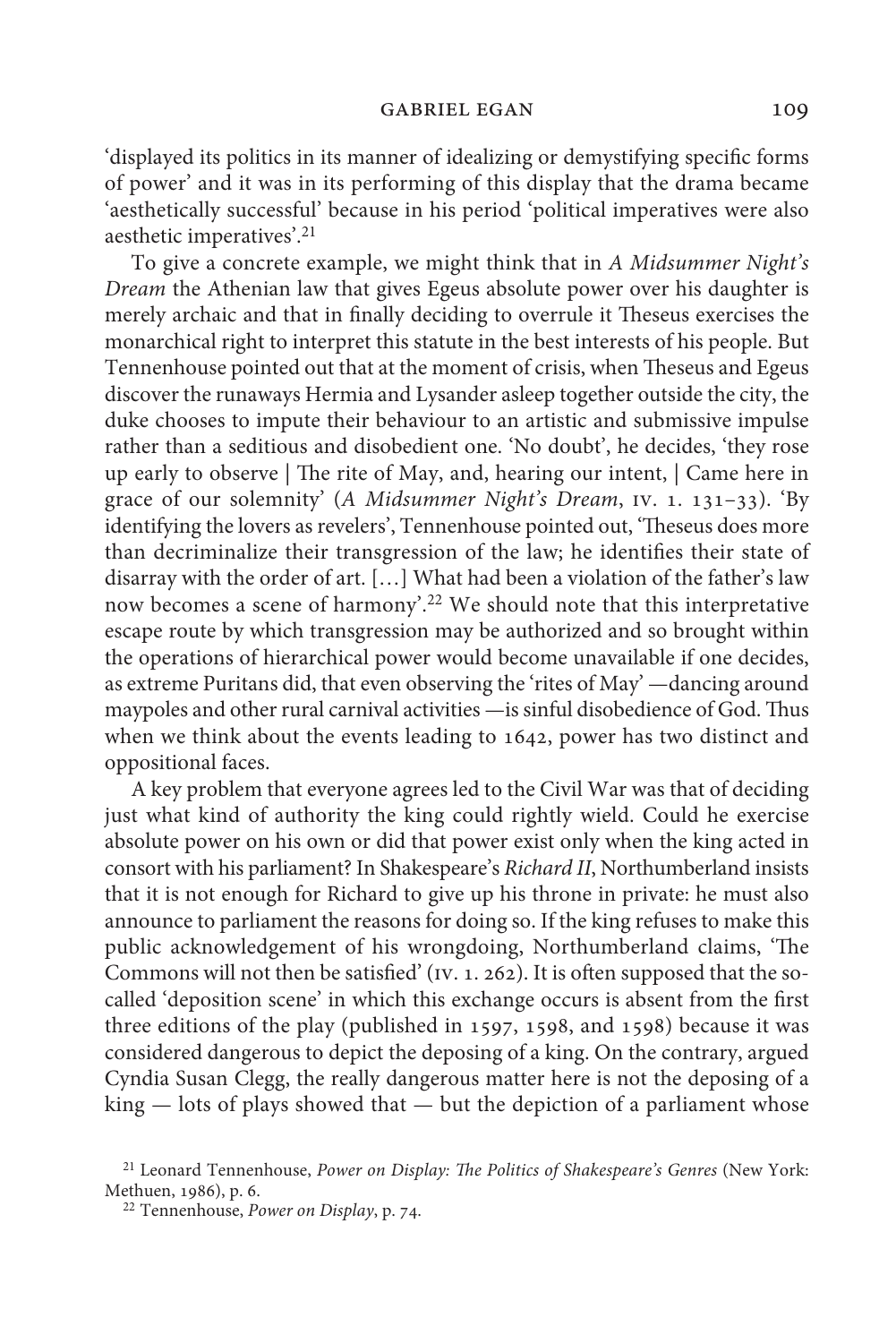members believe that the monarch must answer to them.23 If this is true, then the drama could be dangerous not so much in its overt depictions of particular events (whether historical or fictional) but in the covert, undiscussed assumptions that underpin those events and that to a modern ear scarcely even register as inherently political.

According to Tennenhouse, the emergence of the new sub-genre of 'disguised ruler' plays that followed the accession of James I in 1603 was the dramatists' response to his taking personal charge of the theatre industry, making himself the patron of the leading company (Shakespeare's Chamberlain's Men, becoming the King's Men) and their main rivals (the Admiral's Men, becoming Prince Henry's Men). The plays in question are Thomas Middleton's *The Phoenix*, John Marston's *The Malcontent* and *The Parasitaster, or Fawn*, John Day's *Law Tricks*, Thomas Dekker and John Webster's *Westward Ho!*, Dekker and Middleton's *The Honest Whore, part two*, the anonymous *London Prodigal*, Edward Sharpham's *The Fleer* and Shakespeare and Middleton's *Measure for Measure*, all first performed in the first few years of the new reign. In their dramas, the companies newly drawn to the Jacobean royal bosom speculated in their 'disguised ruler' plays just what would happen if the ruler absented himself and left lesser deputies in charge. Uniformly, the results are disastrous: the genre's 'whole purpose is to demonstrate what happens with the loss of the monarch's presence'.24 However, Kevin A. Quarmby has recently argued that the 'disguised ruler' genre had rather deeper historical roots than Tennenhouse's topical explanation would allow, and Quarmby traced the genre's elements continuing well into Caroline drama. Indeed, in the anonymous play *The Wasp, or Subject's Precedent* (first performed around 1636–40) the disguised ruler is a baron forced into this device by the loss of his lands to the king's favourite. Quarmby thought this late Caroline play might 'offer veiled criticism of Charles I's court favourite, George Villiers' or else 'it might represent criticism of King Charles himself, who, following the dismissal of his third Parliament in 1629, embarked with his Privy Council on over a decade of unchecked and isolated "Personal Rule"'.25

The problem of determining whether the 'disguised ruler' genre might offend or flatter the monarchy is just one instance of the wider problem that we cannot easily tell what role drama played in Caroline public life prior to the Civil War. From studying the plays' contents, we can construct arguments for their being subversive, their being conservative, or even — via the paradoxical logic of the New Historicism best sampled in Stephen Greenblatt's essay 'Invisible Bullets'

<sup>&</sup>lt;sup>23</sup> Cyndia Susan Clegg, "By the Choise and Inuitation of Al the Realme": *Richard II* and Elizabethan Press Censorship', *Shakespeare Quarterly*, 48 (1997), 432–48 (pp. 443–45).

<sup>&</sup>lt;sup>24</sup> Tennenhouse, *Power on Display*, p. 156.

<sup>&</sup>lt;sup>25</sup> Kevin A. Quarmby, *The Disguised Ruler in Shakespeare and his Contemporaries* (Farnham: Ashgate, 2012), p. 221.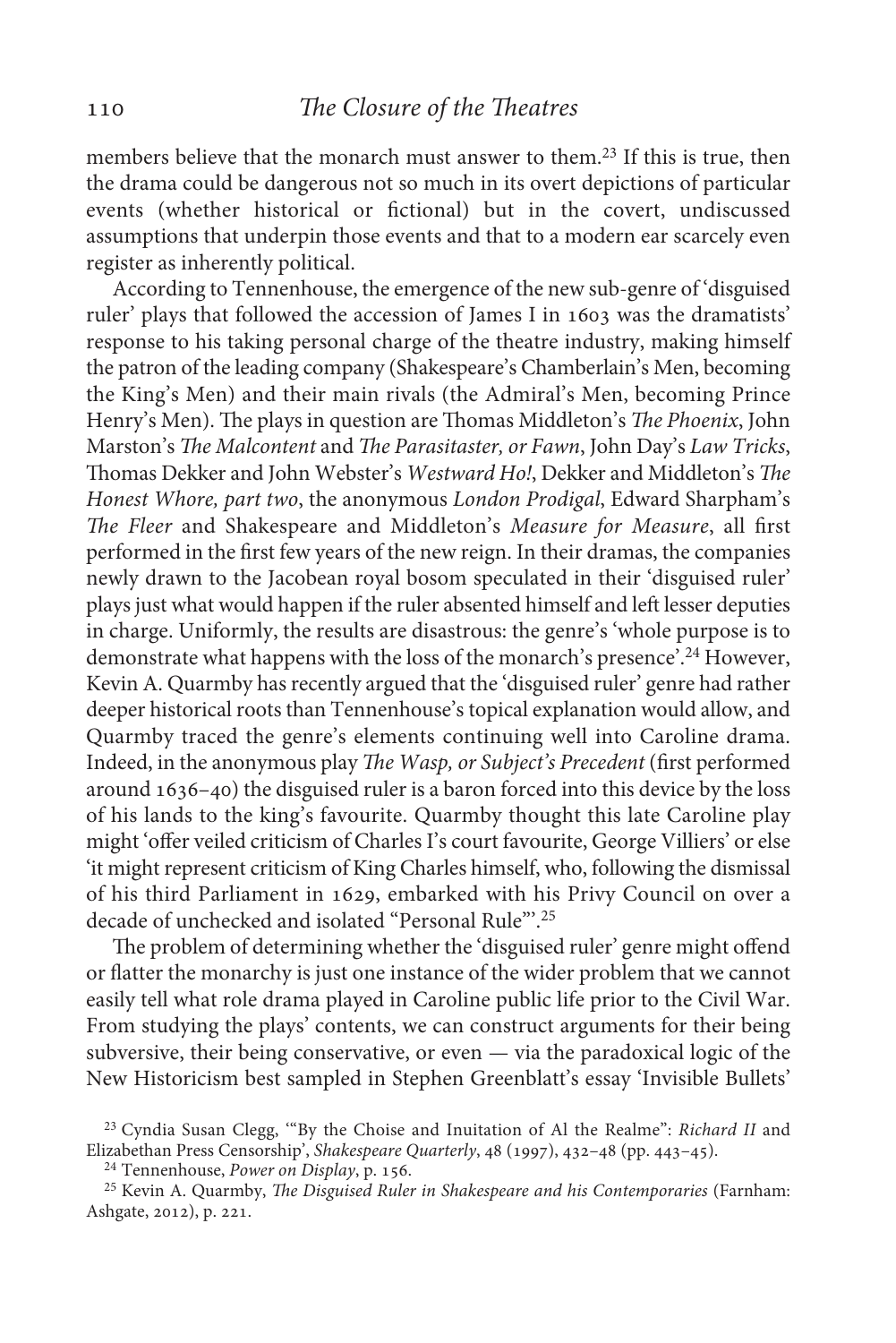— conservative because subversive.26 The paradox arises from Greenblatt's version of the subversion–containment dialectic in which rulers may tolerate or even personally indulge in subversion precisely so that they may better deal with it before it explodes into outright revolt. The paradox gets redoubled by Greenblatt's conclusion that once literary criticism has figured out that a play is being conservative — in its depiction of subversion only in order finally to validate the containment of that subversion — the play becomes subversive again by virtue of its unmasking this particular trick by which rulers stay in power.

With so many layers of subjectivity and repeated negation in the interpretation of drama, it starts to look as if indeterminacy is one of the defining conditions of the artform and that even under close scrutiny a play may have the quality that Feste says a sentence has, being 'but a cheverel glove to a good wit, how quickly the wrong side may be turned outward' (*Twelfth Night*, III. 1. 12–13). Certainly close official scrutiny was no guarantee of the detection of dissent. Albert H. Tricomi pointed out that in the 1630s Charles I himself took to perusing play scripts and would correct his censor, the Master of the Revels, in his judgements. Yet when the lawyers of the Inns of Court were invited to present a court masque in 1634, they came up with James Shirley and Inigo Jones's *The Triumph of Peace* which Tricomi characterized as distinctly qualified in its celebration of monarchical power's primacy. '*The world shall giue prerogative to neyther* | *We cannot flourish but together*' sing Irene (= Peace) and Eunomia  $(= Law)$  in unison,<sup>27</sup> and Tricomi read this as calling for 'a balance between the crown's rule and that of the law'.28 Like Heinemann and Butler, Tricomi went on to find 'dissentient' voices across the drama right up to the closure of 1642.<sup>29</sup>

If we think that drama was critical of the monarchy in the period up to 1642, we can hardly maintain that a Puritan parliament put a stop to drama for simple political purposes. Indeed, we cannot convincingly explain the closing of the theatres in terms of the radical nature of the drama they were presenting, because (*pace* Heinemann, Butler and Tricomi) there is no general agreement that the drama was radical. Kastan argued persuasively that even though the drama could not be pinned down as taking one side or other in the disputes about the nature of monarchical power, theatre was 'itself always a contested arena of power and desire, never inherently *either* an agent of subversion or an apparatus of royal

<sup>26</sup> Stephen Greenblatt, 'Invisible Bullets: Renaissance Authority and its Subversion, *Henry IV* and *Henry V*', in *Political Shakespeare: New Essays in Cultural Materialism*, ed. by Jonathan Dollimore and Alan Sinfield (Manchester: Manchester University Press, 1985), pp. 18–47.

<sup>&</sup>lt;sup>27</sup> James Shirley, *The Triumph of Peace*, STC 22458.5 BEPD 488a,b(\*) (London: John Norton for William Cooke,  $1633$ ),  $C3^y$ .

<sup>&</sup>lt;sup>28</sup> Albert H. Tricomi, *Anticourt Drama in England*, 1603-1642 (Charlottesville: University of Virginia Press, 1989), p. 171.

 $^{29}$  Ibid., pp. 171–89.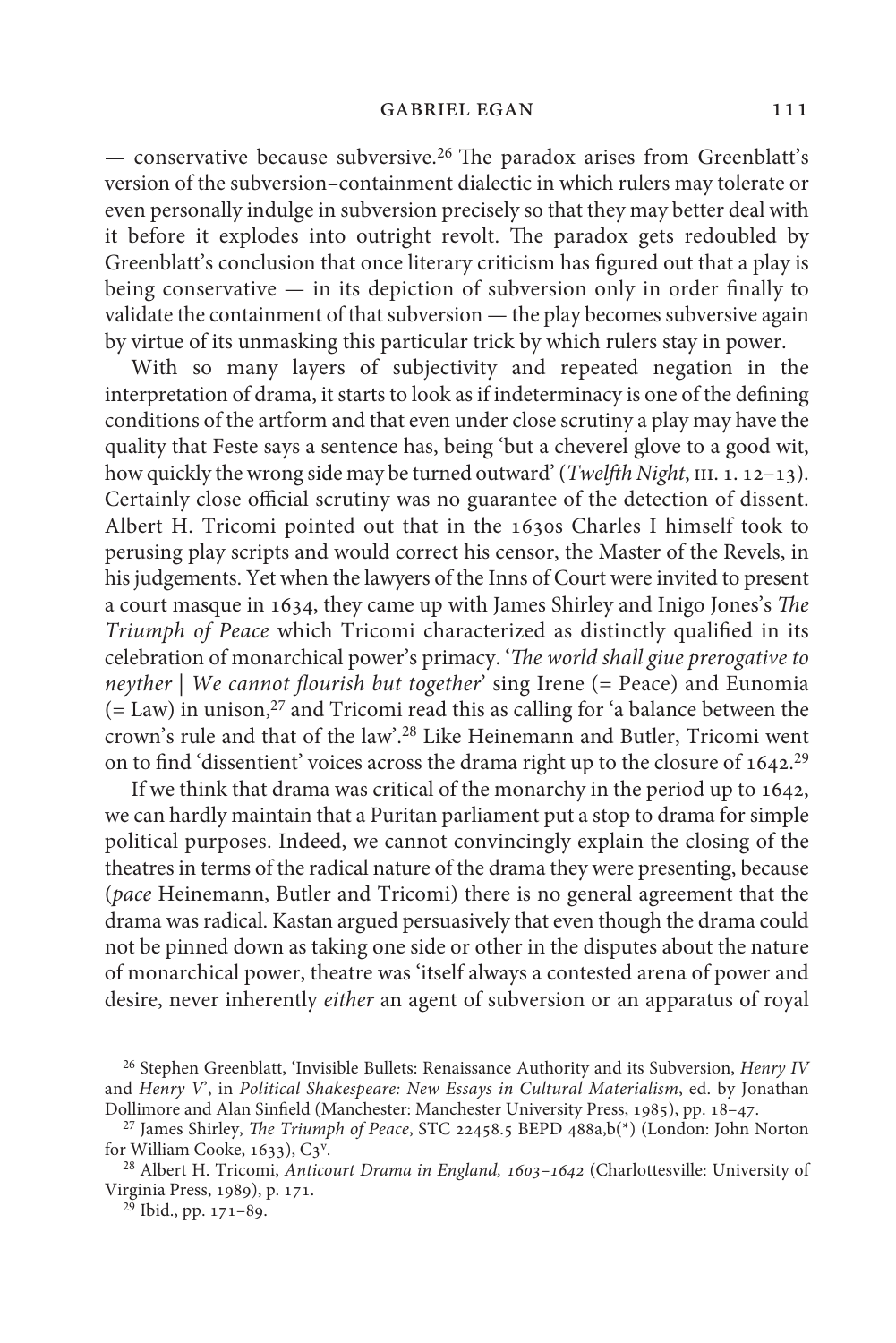authority […] it belonged neither to the King nor to his critics […] [and] was claimed by both, for it was a significant site of voluble articulation, a locus of the production of meanings and images that could neither be stabilized nor controlled'.30 According to Kastan, both sides wanted the theatres closed simply because they generated too many socially circulated meanings in the form of 'unauthorized representations that are then available for contest and appropriation'.31

The most recent commentator on the politics of the 1642 closure, Martin Wiggins, saw no reason to believe that the drama of the period could be thought especially dangerous by anyone at the time:

The single most striking feature of the surviving plays from the years leading up to the English Civil War is the dramatists' almost obsessive recourse to the plot device of the baby-swap, which was influentially used by Beaumont and Fletcher to disentangle potential tragedy in *A King and No King* (1611), but whose roots go back even further to a passing remark in Shakespeare [that Hotspur and Prince Hal might have been swapped at birth, *1 Henry IV*, *i.* 1. 85–88]. [...] Insofar as there is a political application of this kind of fantasy, it recommends quietism: if you have a bad king, all you can do about it is hope for the emergence of some new evidence casting doubt on his birthright, or perhaps the return of an elder brother from the grave. […] There is something of the same supine quality to the more overtly royalist drama of the pre-war years.<sup>32</sup>

In Wiggins's narrative, the trigger for parliament's voting to close the theatres was the Master of the Revels, Henry Herbert, making military preparations for the royalist side on 5 August 1642. Forced to exclude him from the House of Commons (in which he sat as Member of Parliament for Bewdley in the West Midlands), parliament thereby 'lost control of the theatre' and realized that 'insofar as the current repertory was harmless, it was Herbert who had kept it so'.33 This event pulled the trigger, but the weapon was loaded, according to Wiggins, by Protestant piety stoked up from attendance at anti-theatrical sermons.<sup>34</sup> Most importantly, the parliament's intention in 1642 was not a permanent closure of the theatres but just a temporary break during the present crisis.35

Historians frequently find that an event such as a war or a change in a system of government is too large and complex to be given a single explanation or even a collection of simple ones. In such situations one may find that a case can be

<sup>30</sup> Kastan, *Shakespeare after Theory*, pp. 209-10.

<sup>&</sup>lt;sup>31</sup> Ibid., p. 210.

<sup>&</sup>lt;sup>32</sup> Martin Wiggins, *Drama and the Transfer of Power in Renaissance England* (Oxford: Oxford University Press, 2012), pp. 104–05.

<sup>33</sup> Ibid., p. 111.

<sup>&</sup>lt;sup>34</sup> Ibid., pp. 112-13.

<sup>&</sup>lt;sup>35</sup> Ibid., p. 98.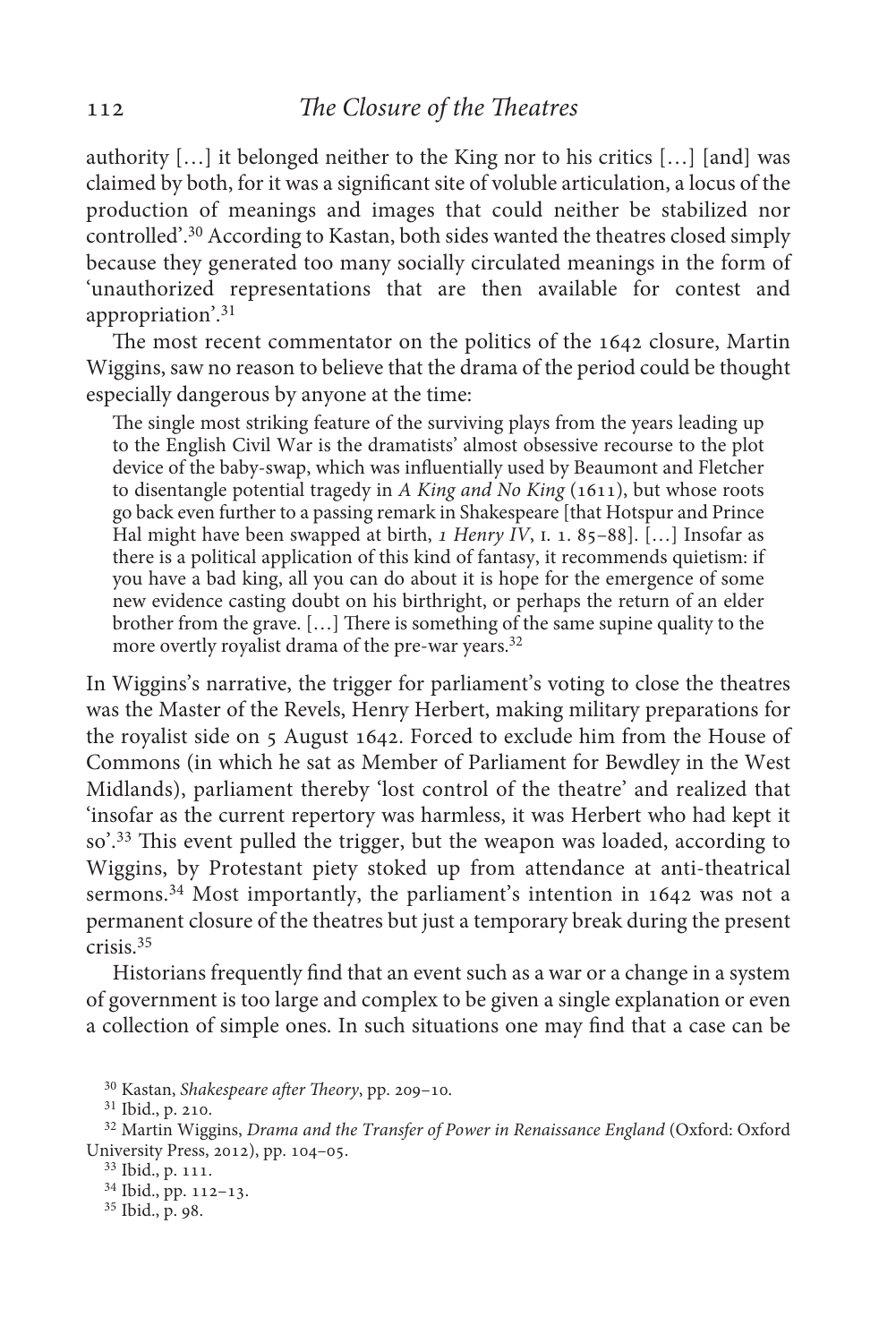made for each of several quite different and mutually incompatible explanations, as with the Civil War and the lack of agreement amongst historians on whether religious or economic forces were the more important. One respectable response to such an impasse is to turn our attention to the individuals who took part in the event and to see how they experienced it. We will therefore now consider how various particular members of the theatrical profession experienced the closure of 1642, the Civil War, the Interregnum, and the renewal of theatre in the 1660 Restoration.

We mentioned that all actors were by definition the household servants of aristocratic or royal patrons and that all bar one took their masters' side in the Civil War. The exception was Eyllaerdt Swanston, who is first heard of as an actor in the office book of Henry Herbert, the Master of the Revels from 1623. In 1622 Herbert recorded Swanston as one of the 'chiefe of them at the Phoenix' (the Drury Lane indoor theatre, also known as 'the Cockpit', built by Christopher Beeston), meaning the Lady Elizabeth's Men.<sup>36</sup> According to the same record (now lost and preserved only in notes made by Edmond Malone), Swanston joined the troupe at the Blackfriars — that is, the King's Men — in 1624. On 20 December 1624, Swanston and other members of the company signed an apology to Herbert for performing a play called *The Spanish Viceroy* without his approval as Master of the Revels.<sup>37</sup> For King James's funeral of  $7$  May 1625, each of the King's Men, Swanston included, was given four yards of black cloth so that they could accompany the coffin as members of his household.38 With James's death their licence as his players expired, so on 24 June 1625 his successor Charles I issued a fresh licence, naming Swanston as well as John Heminges and Henry Condell (the two men who signed the preliminaries of the 1623 Folio of Shakespeare), John Lowen, Joseph Taylor, Richard Robinson, Robert Benfield, John Shank, William Rowley, John Rice, George Birch, Richard Sharpe and Thomas Pollard.39

We have a partial record of the roles Swanston performed. In his dialogue *Historia Histrionica* (that is, *History of Drama*) of 1699, James Wright recorded that Swanston played Shakespeare's Othello, and an early annotation in a 1634 quarto of Beaumont and Fletcher's *Philaster* seems to show him taking its title

<sup>36</sup> The Control and Censorship of Caroline Drama: The Records of Sir Henry Herbert, Master of *the Revels, 1623–73*, ed. by N. W. Bawcutt (Oxford: Clarendon Press, 1996), p. 136. <sup>37</sup> Ibid., p. 183.

<sup>38</sup> E. K. Chambers, Allardyce Nicoll and Eleanore Boswell, 'Dramatic Records: The Lord Chamberlain's Office', in *Malone Society Collections 2*, ed. by W. W. Greg (London: Malone Society, 1931), pp. 321–416 (pp. 325–26).

<sup>39</sup> E. K. Chambers and W. W. Greg, 'Dramatic Records from the Patent Rolls: Company Licenses', in *Malone Society Collections 1.3*, ed. by Chambers and Greg (London: Malone Society, 1910 (for 1909)), pp. 260–83 (pp. 282–83).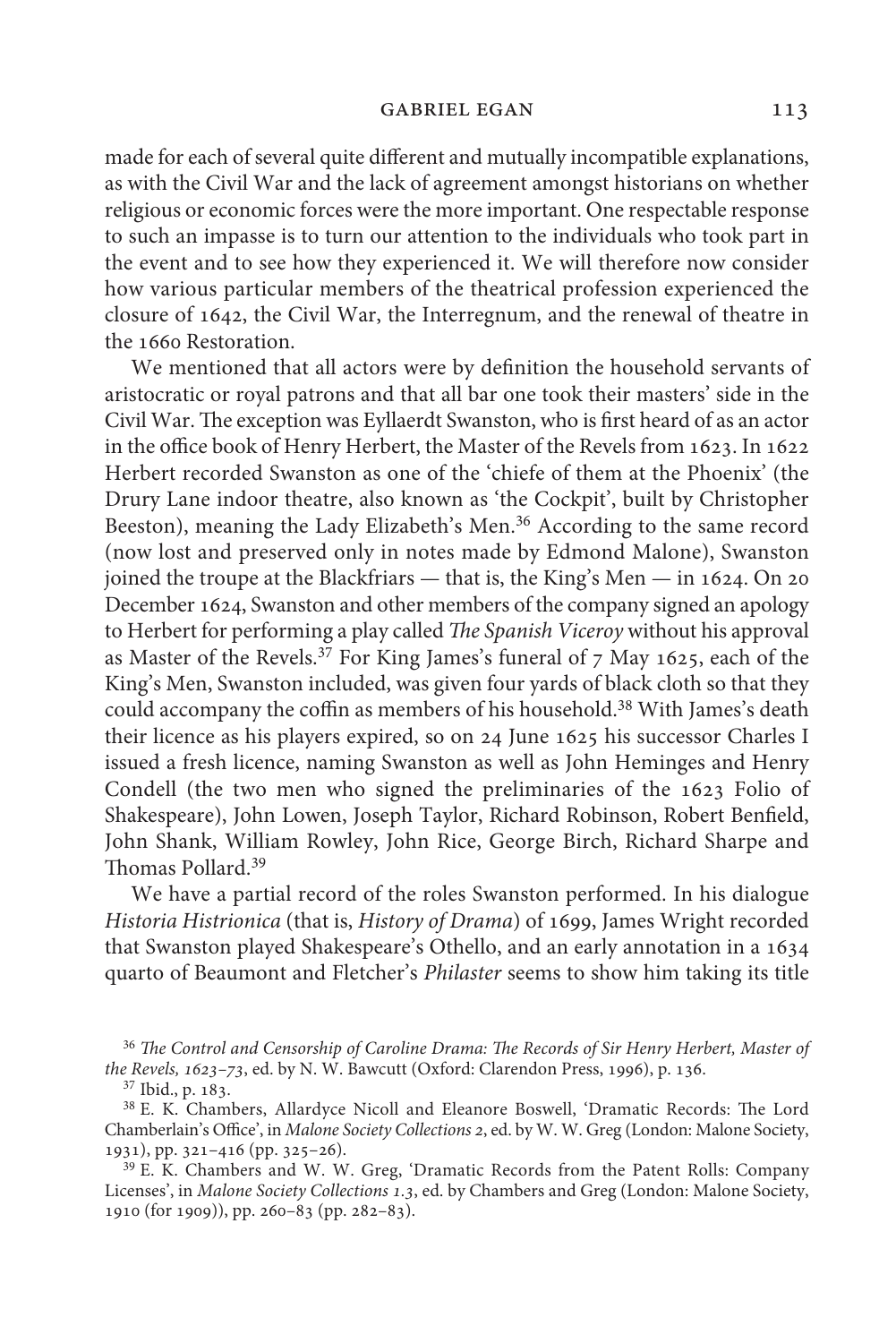role.40 In 1654, Edmund Gayton in his *Pleasant Notes Upon Don Quixote* pictured an amateur impersonation of an emperor and remarked that '[Joseph] *Taylor* acting *Arbaces*, or *Swanston D'Amboys*, were shadowes to him'; this presumably refers either to the eponymous hero of George Chapman's *Bussy D'Ambois* or his brother Clermont D'Ambois who (finally) avenges his death in the sequel *The Revenge of Bussy D'Ambois*. <sup>41</sup> Other role assignments are more speculative.42 Swanston was already a sharer in the Blackfriars playhouse when, in 1635, he and the actors Robert Benfield and Thomas Pollard took out a lawsuit against the actor John Shank and others arguing that they should be allowed to buy shares in the Blackfriars and Globe playhouses.43 After listing the services in the royal army done by the leading actors, Wright's character Truman says: 'I have not heard of one of these Players of any Note that sided with the other Party, but only *Swanston*, and he profest himself a Presbyterian, took up the Trade of a Jeweller, and liv'd in *Aldermanbury*, within the Territory of Father *Calamy*'.44 The last named is Edmund Calamy the Elder, the Presbyterian curate of St Mary Aldermanbury and a notable Puritan advocate of war against King Charles.

In an anonymous royalist pamphlet of 1648 it was asked sarcastically of Swanston's Puritan associates:

[...] have not they reason to suppress all Holly-dayes instituted formerly by the Church for the service of God, and for some refreshment to young people? What need is there of any Playes? will not these serve well enough, especially when they have got *Hillyar Swansted* the Player to be one?45

Clearly, it was plausible at the time to blame Puritanism for the suppression of holidays and drama:

[...] we need not any more *Stage-playes*; we thanke them for surpressing them, they save us money; for Ile undertake we can laugh as heartily at [Thomas] *Foxley*, [Hugh] *Peters*, and others of their godly Ministers, as ever we did at [Andrew] *Cane* at the *Red Bull*, *Tom: Pollard* in the humorous Lieutenant, [William] *Robins* the Changeling, or any humorist of them all.46

<sup>40</sup> James Wright, *Historia Histrionica: An Historical Account of the English Stage*, Wing W3695 (London: G. Croom for William Haws, 1699), B2<sup>r</sup>. David George, 'Early Cast Lists for Two Beaumont and Fletcher Plays', *Theatre Notebook*, 38 (1974), 9–11.

<sup>41</sup> Edmund Gayton, *Pleasant Notes Upon Don Quixot*, Wing G415 (London: William Hunt, 1654), E1r .

<sup>42</sup> Gerald Eades Bentley, *The Jacobean and Caroline Stage*, 7 vols (Oxford: Clarendon, 1941), II: *Dramatic Companies and Players*, pp. 584–88.

<sup>43</sup> *English Professional Theatre, 1530–1660*, ed. by Glynne Wickham, Herbert Berry and William Ingram, Theatre in Europe: A Documentary History (Cambridge: Cambridge University Press, 2000), pp. 221–28.

<sup>44</sup> Wright, *Historia Histrionica*, B<sub>4</sub><sup>v</sup>.

<sup>45</sup> Anonymous, *A Key to the Cabinet of the Parliament*, *By Their Remembrancer*, Wing K387 ([London]: n. pub., 1648), A3r .

<sup>46</sup> Anonymous, *A Key to the Cabinet of the Parliament*, *By Their Remembrancer*, B1<sup>v</sup>.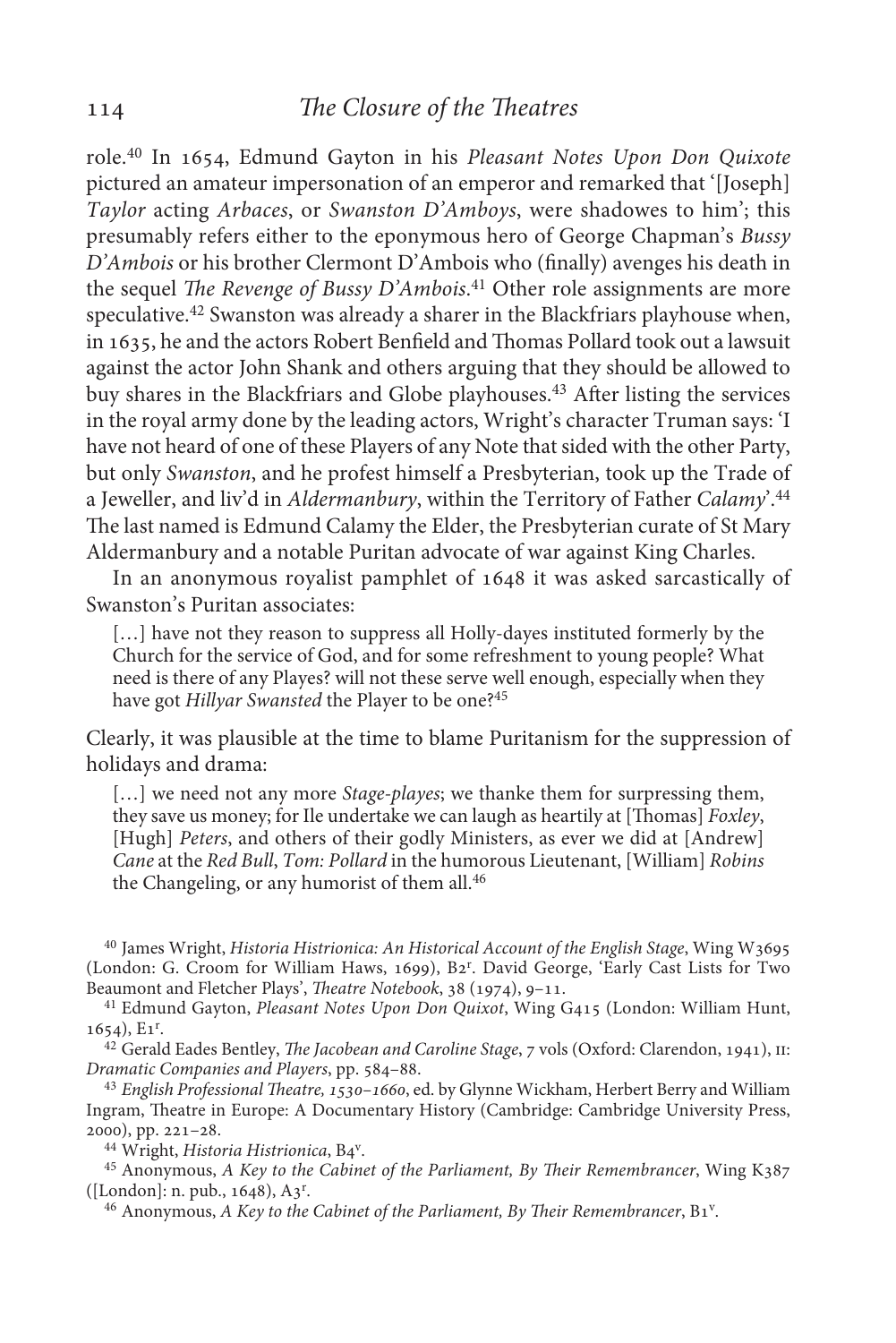There is some evidence of the royalists continuing to enjoy drama even during the Civil War. Abraham Cowley's *The Guardian* was written for private performance before Prince Charles at Cambridge University but was so underrehearsed that it became a staged reading, after which Cowley revised it to reflect what he wished had been performed;<sup>47</sup> Cowley claimed to have lost this revised version.48 He later rewrote the play entirely under the new title *The Cutter of Coleman Street*, and mentioned that as *The Guardian* it was performed 'privately during the troubles', meaning the Civil War.<sup>49</sup> Leslie Hotson found further examples of actors entertaining the royalist troops.<sup>50</sup> It is easy to see, then, the explicatory attraction of a simple dichotomy between drama-loving Cavaliers and drama-hating Puritans, even as we dismiss it as reductive.

Our last sight of Swanston before his death in 1651 is in the 1647 folio of plays attributed to Beaumont and Fletcher. Along with Thomas Pollard and others, Swanston signed the epistle dedicating the collection to the parliamentarian Philip Herbert, fourth Earl of Pembroke (1584–1650), who until 1641 had been Lord Chamberlain and hence in charge of the state censor, the Master of the Revels.51 The Beaumont and Fletcher folio of 1647 was overtly in imitation of the 1623 Shakespeare Folio, its dedication to Herbert referring directly to his being one of the dedicatees of that earlier volume. In his address 'To the reader', dramatist James Shirley made the same point about contemporary reality outdoing drama that we saw in the anonymous royalist pamphlet quoted above: '*And now Reader in this* Tragicall Age *where the* Theater *hath been so much outacted, congratulate thy owne happiness, that in this silence of the Stage, thou hast a liberty to reade these inimitable Playes* […]'.52

Shirley's address shows that he was alert to the considerable irony that the suppression of public performance led to a glut of plays appearing in the much more durable and distributable form of printed anthologies. These plays were delights that were 'only shewd our Fathers in a conjuring glasse, as suddenly removed as presented' and were now in printed form made permanent so that 'the Presse thought too pregnant before shall be now look'd upon as greatest | Benefactor to Englishmen'.53 To see why the closing of the theatres caused a flood

<sup>47</sup> Abraham Cowley, *The Guardian*, Wing C6673 BEPD 693a (London: [Thomas Newcombe] for John Holden, 1650).

<sup>48</sup> Abraham Cowley, *Poems*, Wing C6683 (London: Humphrey Moseley, 1656), [a]1<sup>v</sup>.

<sup>49</sup> Abraham Coleman, *Cutter of Coleman Street*, Wing C6669 (London: [William Wilson] for Henry Herringman, 1663), A2<sup>r</sup>.

<sup>50</sup> Leslie Hotson, *The Commonwealth and Restoration Stage* (Cambridge, MA: Harvard University Press, 1928), pp. 8–9.

<sup>51</sup> John Fletcher and Francis Beaumont, *Comedies and Tragedies*, Wing B1581 (London: For Humphrey Robinson, and Humphrey Moseley, 1647), A2<sup>r</sup>.

<sup>52</sup> Ibid., A3<sup>r</sup>.

 $^{53}$  Ibid.,  $A3^{r}-A3^{v}$ .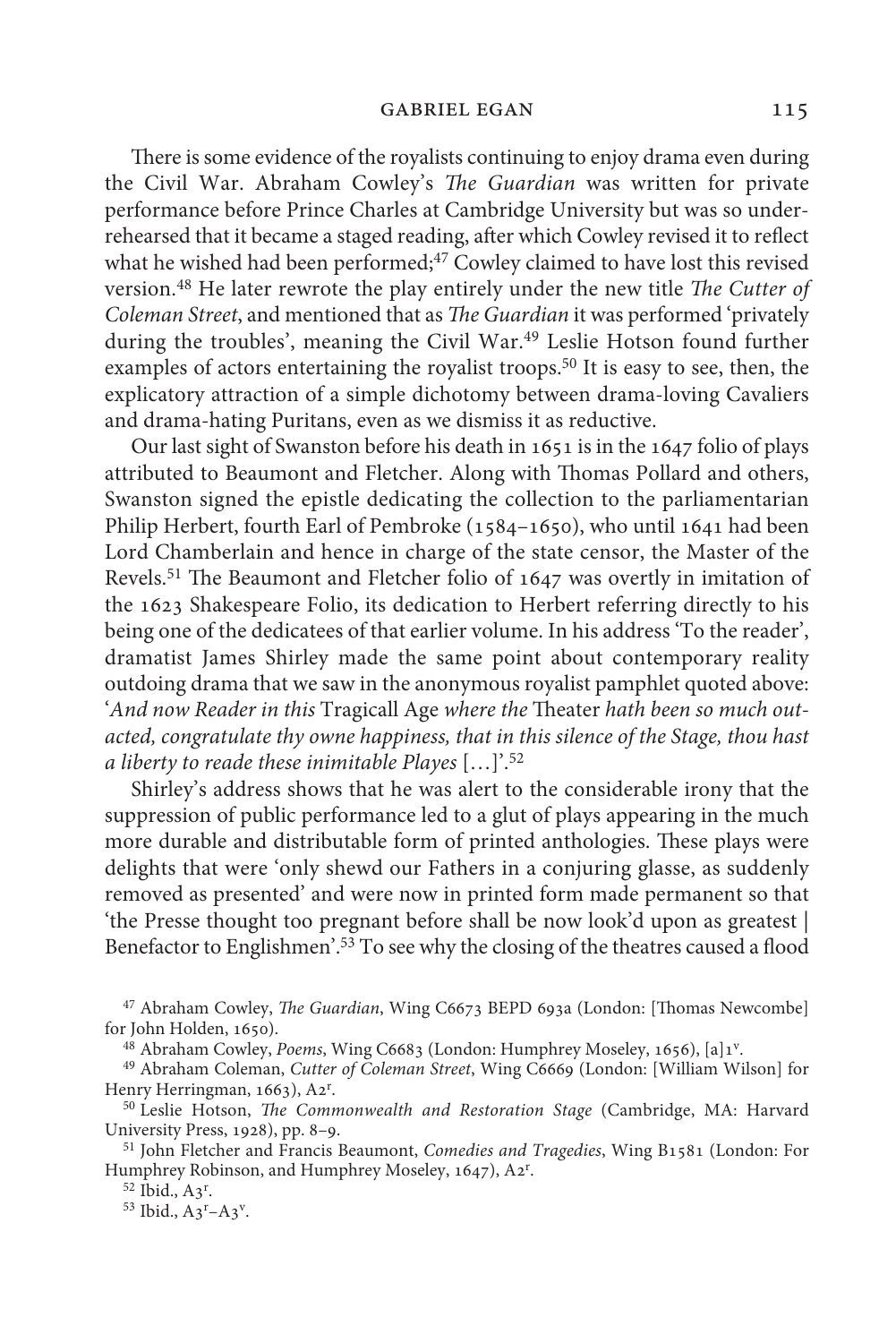of printed plays one has only to consider the point of view of the owners of play manuscripts: what else could they do with them but sell them to publishers, since there were no theatres to perform them in? As W. W. Greg noticed long ago, the Stationers' Register after 1642 contains 'whole batches of plays, mostly old ones, evidently made with a view to extensive publishing ventures consequent upon the closing of the theatres during the Civil War and under the Commonwealth'.<sup>54</sup>

Hitherto, of all the manuscripts that might exist for a play, by far the most valuable would be the one containing the Master of the Revels's licence, since this proved that the script had been approved for performance. In the Interregnum, one such licence ended up in a printed book — although the manuscript itself is lost — because the printer, setting type directly from the licensed manuscript, included it after the play's 'FINIS' and epilogue. The play is by Thomas Jordan and the licence reads 'This Comedy, called, *The Walks of Islington and Hogsdon, With the Humours of Woodstreet-Compter*, may be Acted: This 2, August, 1641. Henry Herbert'.55 In general a manuscript could not be expected to survive the process of being used to set type in the printshop, and ordinarily the players would never risk sending the licensed playbook itself to the printers; a scribal copy would instead be sent. By 1657, however, playing had been suppressed for fifteen years and presumably whoever gave this manuscript to the publisher Thomas Wilson saw little chance of a resumption of playing and hence saw little value in preserving the performance licence.

Henry Herbert himself naturally lost his position as Master of the Revels during the Commonwealth, recording in his day-book: 'Here ended my allowance of plaies, for the war began in Aug. 1642'.56 Obviously a royalist, Herbert did not personally fight in the Civil War, but 'lived quietly in London and on his estates'.57 With the Restoration, Herbert resumed his role as Master of the Revels on 20 June 1660, but just exactly what happened then is uncertain; we rely here on Bawcutt's interpretation of the incomplete and partly contradictory records.58 Three surviving theatres restarted in the Restoration: Michael Mohun led a company of old actors at the Red Bull, at the Phoenix Drury Lane John Rhodes formed a young company (including Thomas Betterton), and at the Salisbury Court William Beeston established a company of unknown membership. These companies were forced out by the royal approval given to

W. W. Greg, 'The Bakings of Betsy', *The Library*, 2 (1911), 225–59 (p. 236). <sup>54</sup>

<sup>55</sup> Thomas Jordan, *The Walks of Islington and Hogsdon*, Wing J1071 BEPD 773a (London: Thomas Wilson, 1657), H4r .

<sup>56</sup> Control and Censorship, ed. by Bawcutt, p. 211.

<sup>57</sup> Richard Dutton, 'Sir Henry Herbert (Baptised 1594, Died 1673)', in *Oxford Dictionary of National Biography*, ed. by H. C. G. Matthew, Brian Harrison and Lawrence Goldman, doi:10.1093/ref:odnb/13029 (Oxford: Oxford University Press, 2008).

<sup>58</sup> Control and Censorship, ed. by Bawcutt, pp. 88-101.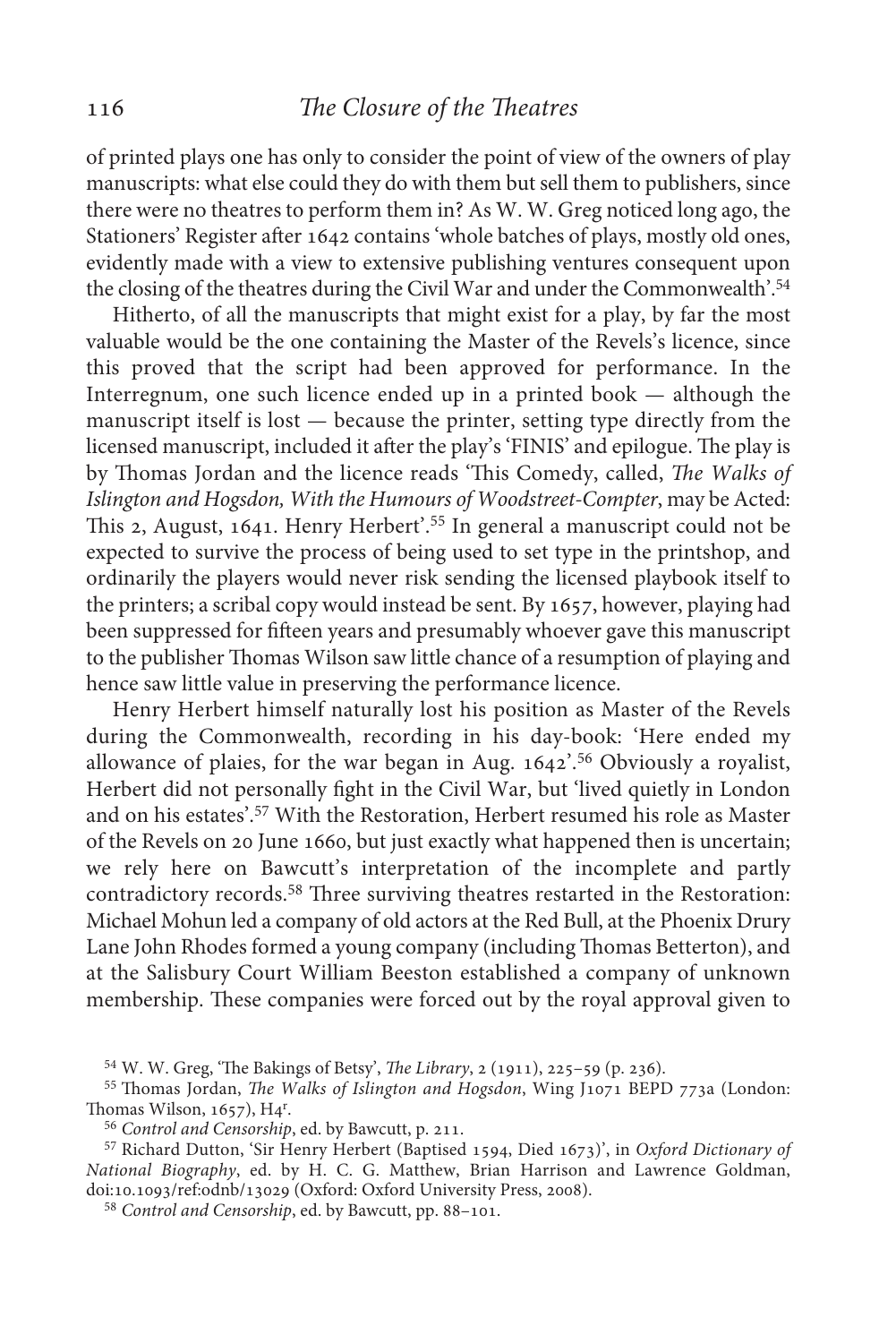William Davenant and Thomas Killigrew, which approval allowed them to evade the Master of the Revels's authority.

First Davenant and Killigrew worked together to defeat Herbert's power and to subjugate the independent acting companies, then they set up their two companies. Killigrew took over Mohun's company and called it the King's Men (performing first at Gibbons's Tennis Court on Vere St), and Davenant took over Rhodes's company to form the Duke of York's Men (installed in the new Lincoln's Inn Field theatre). In 1662–63 Killigrew and Davenant were granted their performance monopolies from the king, and Herbert's authority over them was effectively ended. Herbert tried but failed to muscle in on the licensing of plays for publication, and all he had left was the licensing of travelling shows and entertainments. It is true that Herbert was allowed some censoring role by Killigrew and Davenant, but they were under no obligation to accept his authority; perhaps, suggested Bawcutt, he seemed to them a useful scapegoat if a play he approved caused offence. There are in all just three Restoration manuscripts and two printed plays with Herbert's performance licences in them, three of them showing signs of his censorship.

For one person at least, 1660 was very much a continuation of what he had begun before the Civil War. The dramatic career of William Davenant (1606–1668) began in the late 1620s with his revenge tragedy *The Cruel Brother* for the King's Men. That Davenant rapidly became close to the royal family is evidenced by the censorship of his play *The Wits* in 1633, when Herbert's disapproval of the words '*faith*, *death*, [and] *slight*' was personally overruled by Charles I.59 According to Herbert, the performer Endymion Porter had tried to give this playbook directly to the King, who insisted, reported Herbert with palpable satisfaction, that it first had to go through the hands of the Master of the Revels. Although the King insisted on the official protocol, that he then read the script for himself and corrected his corrector cannot have pleased Herbert, who recorded that he thought Charles I mistaken on the nature of the words in question. Davenant's court masques designed in collaboration with Inigo Jones in the late 1630s featured extravagant spectacle, extensive music, and a complete disregard for the realities of the contemporary political situation. In form they anticipate Davenant's greatest contribution to the history of performance in Britain, which we may call either the musical or the opera.

During the years of the Civil War dramatic performances in London did not entirely cease, and indeed the repetition in 1647 and 1648 of the prohibition against public performance makes it clear that performances were still happening: rulers repeat themselves only when they are being disobeyed.<sup>60</sup>

<sup>&</sup>lt;sup>59</sup> Control and Censorship, ed. by Bawcutt, p. 186.

*English Professional Theatre, 1530–1660*, ed. by Wickham, Berry & Ingram, pp. 132–35. <sup>60</sup>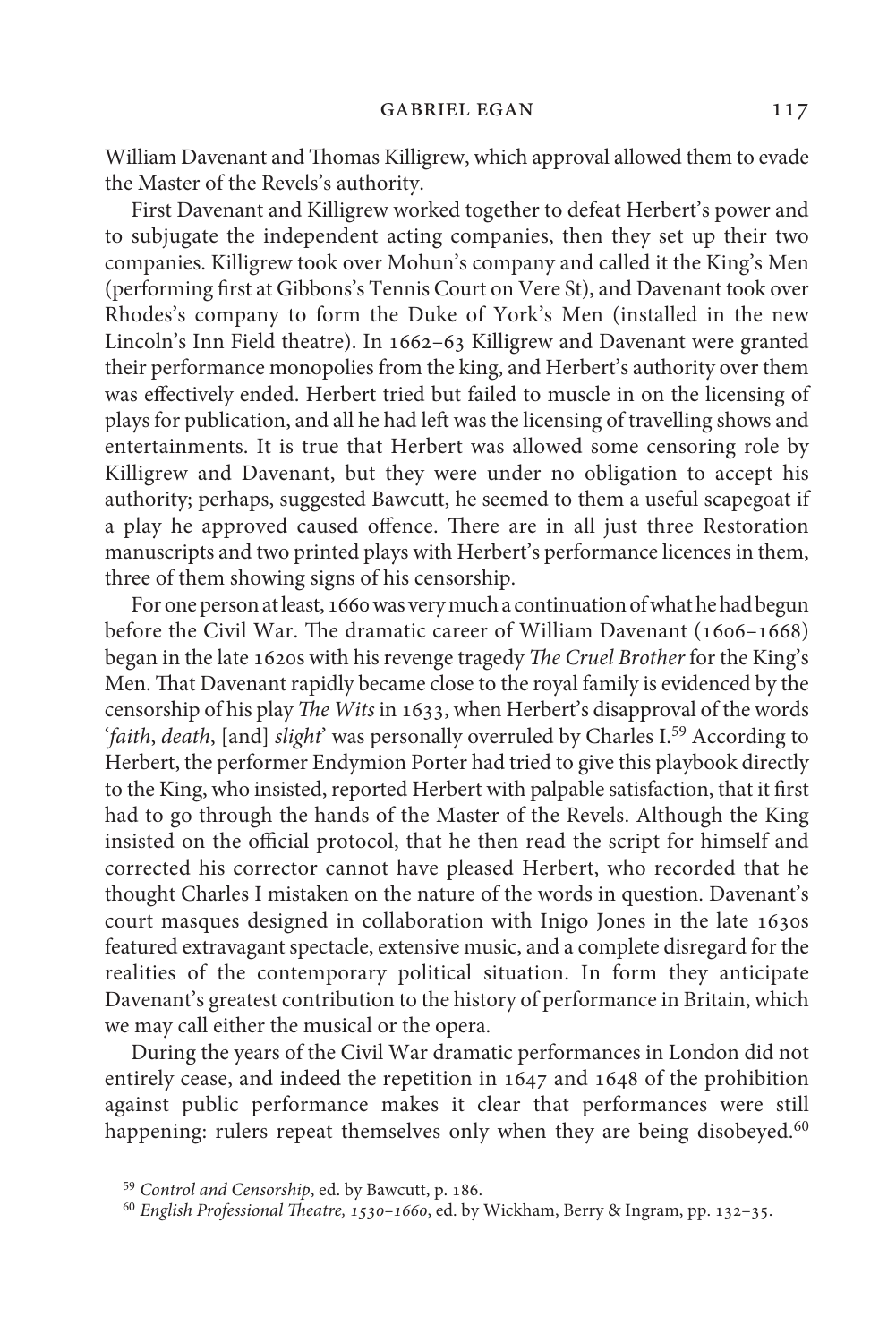Hotson usefully summarized the 'Surreptitious Drama, 1642-1655'.<sup>61</sup> The eleven years after the execution of Charles I in 1649 were quite different from what went before, since — notwithstanding some remaining battles that finally sealed the military defeat of his son Charles II in 1651 — the triumph over monarchy was now complete and Puritanism was in the ascendancy. Those playhouses that had not been destroyed could operate only clandestinely. Immediately after Charles I's execution, Davenant was appointed, in short succession, to several posts in the Royalist American colonies but he was captured by parliamentarians in the English Channel on his way there and after two years in the Tower of London was released in 1652.<sup>62</sup> A ballad whose title puns upon Davenant's name, 'How Daphne Pays His Debts', was entered in the Stationers' Register in 1656 and it indicates that he was already active in trying to re-establish drama in London and that he sought Herbert's old job as Master of the Revels.63 This last point is corroborated by Herbert's post-Restoration remark, in the midst of a dispute with him, that Davenant 'excercised the Office of Master of the Reuells to Oliuer the Tyrant'.64 Strictly speaking, the office of the Master of the Revels did not exist in the 1650s. Herbert went on to complain that Davenant cozied up to Cromwell's regime and the insinuation seems to be that during the later part of the Commonwealth Davenant hoped to position himself for Herbert's old job if he could get the theatres formally reopened.

The details of the performances alluded to in 'How Daphne Pays His Debts' are lost to us, but we know that from 1656 Davenant put on quasi-performances — '"declamations", interspersed with instrumental music and songs' — first at hired venues across London and then at Rutland House in Aldersgate Street, his own home.65 Finding that these performances were not suppressed, Davenant went on to develop the first part of *The Siege of Rhodes*, designed by Inigo Jones's protégé John Webb and using 'the Art of Prospective in Scenes' with 'the Story sung in *Recitative* Musick', printed in an edition dated 17 August 1656 and presumably performed shortly before that.66 There is considerable irony in the prohibition of drama, which this piece was clearly designed to evade, acting as a stimulus to the development of what was to become the new British dramatic tradition of opera. The irony is all the sharper when we note that in *The Siege of Rhodes* the part of Ianthe was 'played' (if that is the right term) by 'Mrs. *Coleman*,

<sup>&</sup>lt;sup>61</sup> Hotson, *The Commonwealth and Restoration Stage*, pp. 3-59.

<sup>&</sup>lt;sup>62</sup> Mary Edmond, *Rare Sir William Davenant*, The Revels Plays Companion Library (Manchester: Manchester University Press, 1987), pp. 103–04, 119.

<sup>&</sup>lt;sup>63</sup> Hotson, *The Commonwealth and Restoration Stage*, pp. 141–49.

<sup>&</sup>lt;sup>64</sup> Control and Censorship, ed. by Bawcutt, p. 264.

<sup>&</sup>lt;sup>65</sup> Edmond, *Rare Sir William Davenant*, p. 122.

<sup>&</sup>lt;sup>66</sup> William Davenant, *1 The Siege of Rhodes*, Wing D339 BEPD 763a(i) (London: J[ohn] M[acock] for Henry Herringman, 1656), A1<sup>r</sup>.